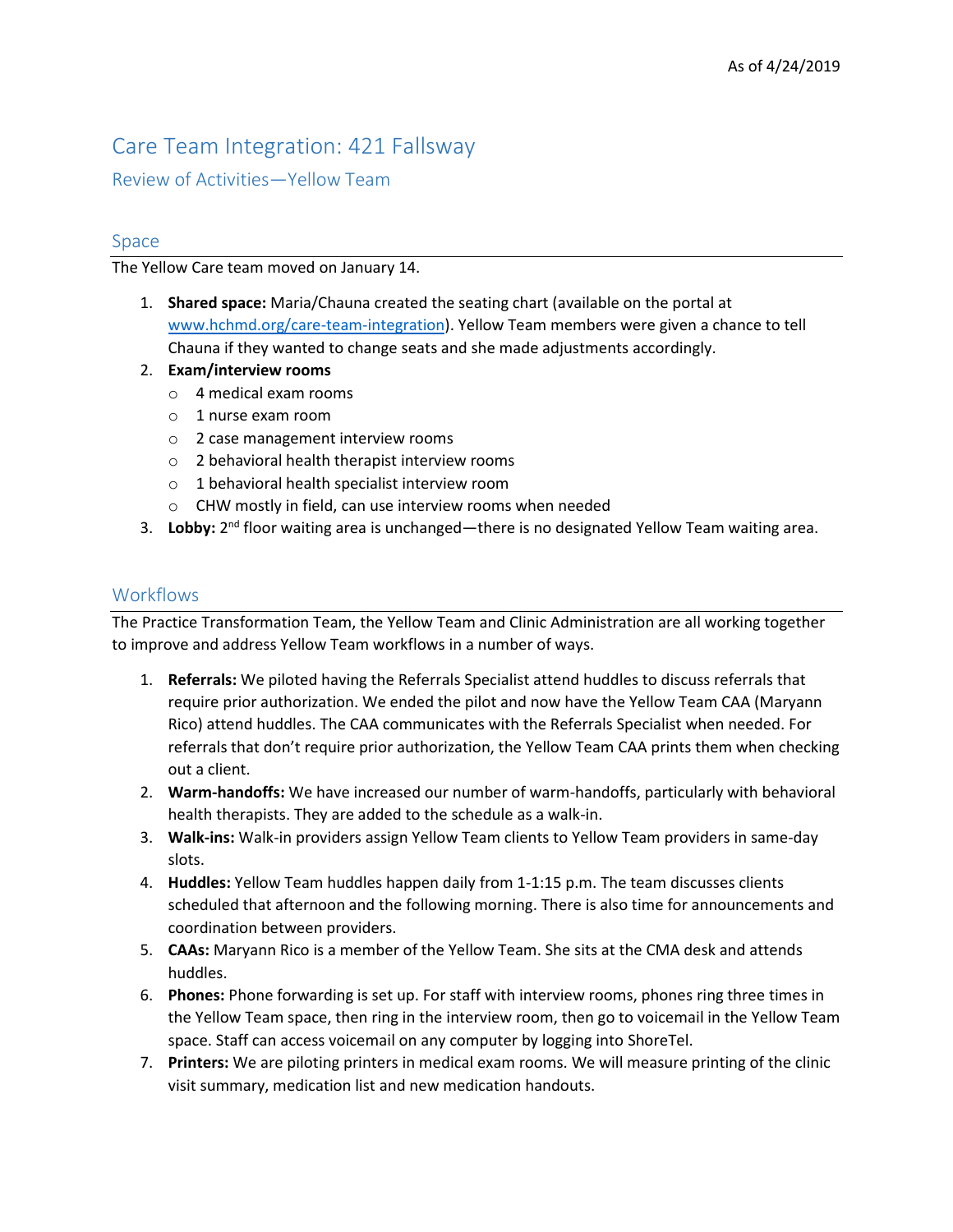8. **Scheduling:** The Yellow Team schedule is in Centricity. It is pulled and shared with Yellow Team members during daily huddles.

## Client Communications

We collected feedback from the Practice Transformation Team, Yellow Team and the Consumer Relations Committee around care team communications. Based on this feedback, we are:

- 1. **Improving care team branding**
	- Signs outside shared space and exam/interview rooms
	- Buttons for care team members
	- CAAs put care team stickers on appointment cards
	- $\bullet$  Client handbooks available in  $2^{nd}$  waiting areas

#### 2. **Increasing staff-client care team discussions**

- During every client visit, providers discuss care teams with clients. This reminder takes less than 10 seconds.
	- o Providers write their names on the client's appointment card.
	- o *You're on the [Insert color] Care Team. As your [NP/CM/RN/MD/CHW/LCSW/MA], I'm part of the [Insert color] Care Team and we work together to coordinate your care.*
- Present news and updates at Consumer Relations Committee meetings every four to six weeks to provide updates.

These changes launched with the Yellow Team in February/March and will expand agency-wide in April.

## Staff Communications

We've developed communications channels to empower staff with information, resources and support to manage care team changes.

- 1. **Portal pages/teasers:** We launched a public webpage and staff portal page with FAQs, a video, photos, research and other informational materials. Staff teasers highlight updated information.
	- Public: [www.hchmd.org/team-based-care](https://www.hchmd.org/team-based-care)
	- Staff: [www.hchmd.org/care-team-integration](http://www.hchmd.org/care-team-integration)
- 2. **Staff meetings:** At least 10 minutes once a month at the all-staff meeting is dedicated to discussing updates and news. Presentations, videos and photos are shared during this time.
- 3. **West Baltimore Tour:** Staff, clients and Board members were invited to tour our West Baltimore clinic and learn about their care team model on March 21*.*

### Performance Measures

Clinical Quality (PI)

- 1. **Increase flu immunization**: Increase the amount of clients who have received a flu shot.
- 2. **Improve provider communication**: Increase provider communication scores on the client experience survey.
- 3. **Decrease missed appointments**: Decrease the number of clients who miss an appointment.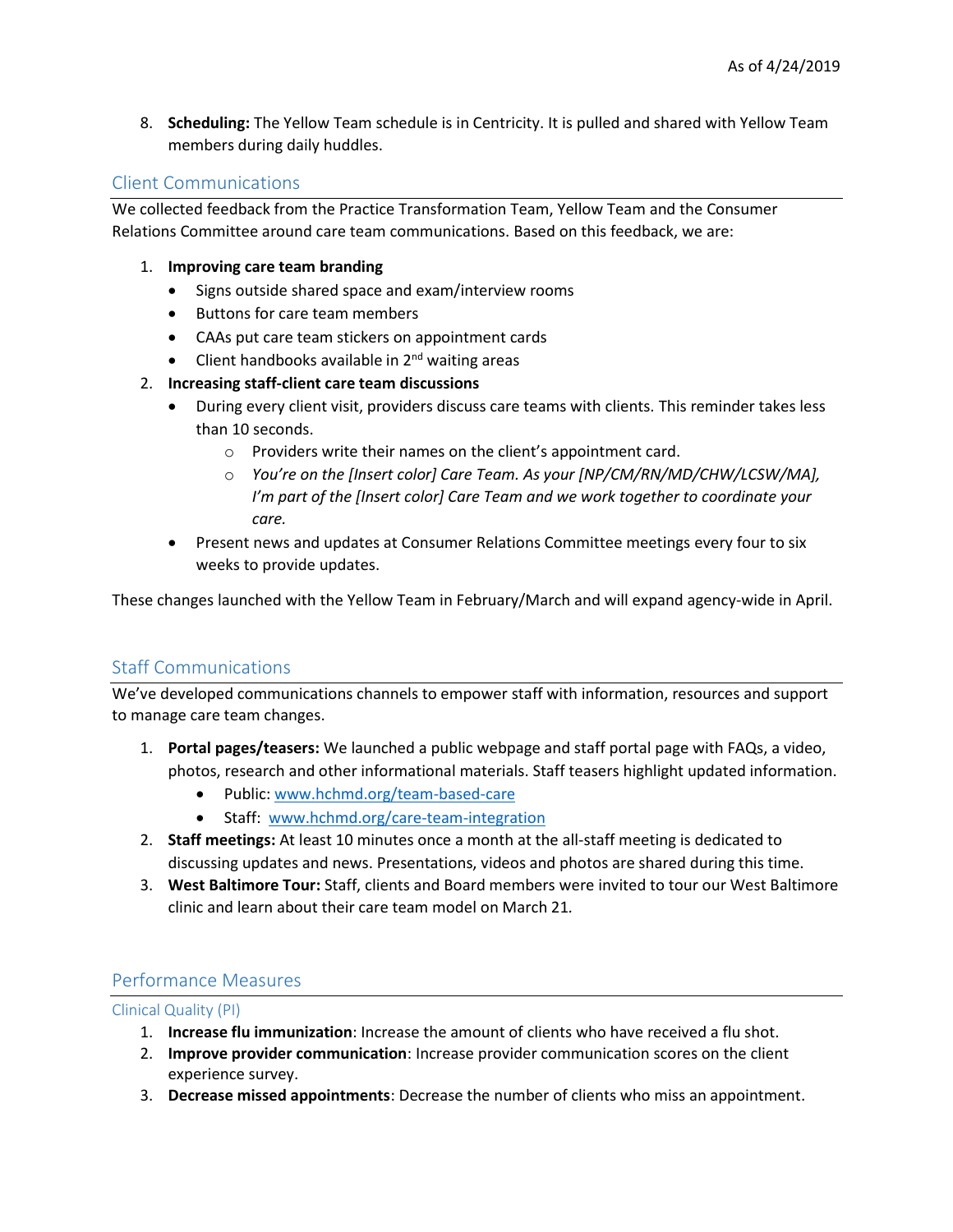#### Practice Transformation

- 1. **Empanelment**: Increase the number of clients empaneled to a care team.
- 2. **Care Coordination**: Increase the number of clients with more than one visit with a care team member in a day.
- 3. **External Referral**: Increase the number of clients who leave the clinic with a referral in hand.
- 4. **Client Continuity**: Increase the number of visits a client has with a member from their care team.
- 5. **Provider Continuity**: Increase the number of visits a provider has with a client empaneled to their care team.
- 6. **Printers**: TBD

#### Yellow Team Staff and Client Surveys

We are conducting Yellow Care Team surveys to:

- 1. Identify and address what is and isn't working
- 2. Give staff and clients a voice in the decision-making process
- 3. Assess and improve how the agency manages change

| Question                             | January results          | <b>February results</b> | <b>April</b>         |
|--------------------------------------|--------------------------|-------------------------|----------------------|
|                                      | (8 surveys)              | (10 surveys)            | (11 surveys)         |
| I understand why this change is      | 2.88                     | 3.40                    | 3.55                 |
| happening.                           |                          |                         |                      |
| The new care team structure better   | 2.83                     | 3.25                    | 3.45                 |
| addresses clients' needs.            | (2 "I don't know")       | (2 "I don't know")      |                      |
| I believe organizational motivations | 2.83                     | 3.20                    | 3.60                 |
| for this change are genuine.         | (2 "I don't know")       |                         | $(1$ "I don't know") |
| I know what is expected of me at     | 3.38                     | 3.40                    | 3.27                 |
| work.*                               |                          |                         |                      |
| Members of my team                   | 3.25                     | 3.70                    | 3.64                 |
| communicate well with each           |                          |                         |                      |
| other.*                              |                          |                         |                      |
| I am able to set limits with clients | $\overline{3}$           | 3.10                    | 3.18                 |
| and colleagues.                      |                          |                         |                      |
| I believe my manager is supportive   | 3.38                     | 3.67                    | $-$                  |
| of this change.                      |                          | $(1$ "I don't know")    |                      |
| I have the supplies and equipment I  | $-$                      | 3.10                    | 3.18                 |
| need to do my job effectively.*      |                          |                         |                      |
| I understand the intended results    | 3.13                     | $-$                     | --                   |
| of implementing this change.         |                          |                         |                      |
| I know where to go if I have         | $\overline{\phantom{a}}$ | $-$                     | 3.09                 |
| problems making the change.          |                          |                         |                      |

#### **Staff Surveys**

Yellow Team staff surveys are conducted monthly (Jan.—April). There are eight questions on a 1-4 scale. *\*from staff satisfaction survey*

Additionally, there are three free-form comment questions: what went well this week, what was difficult this week, and what one suggestion do you have to improve your work environment.